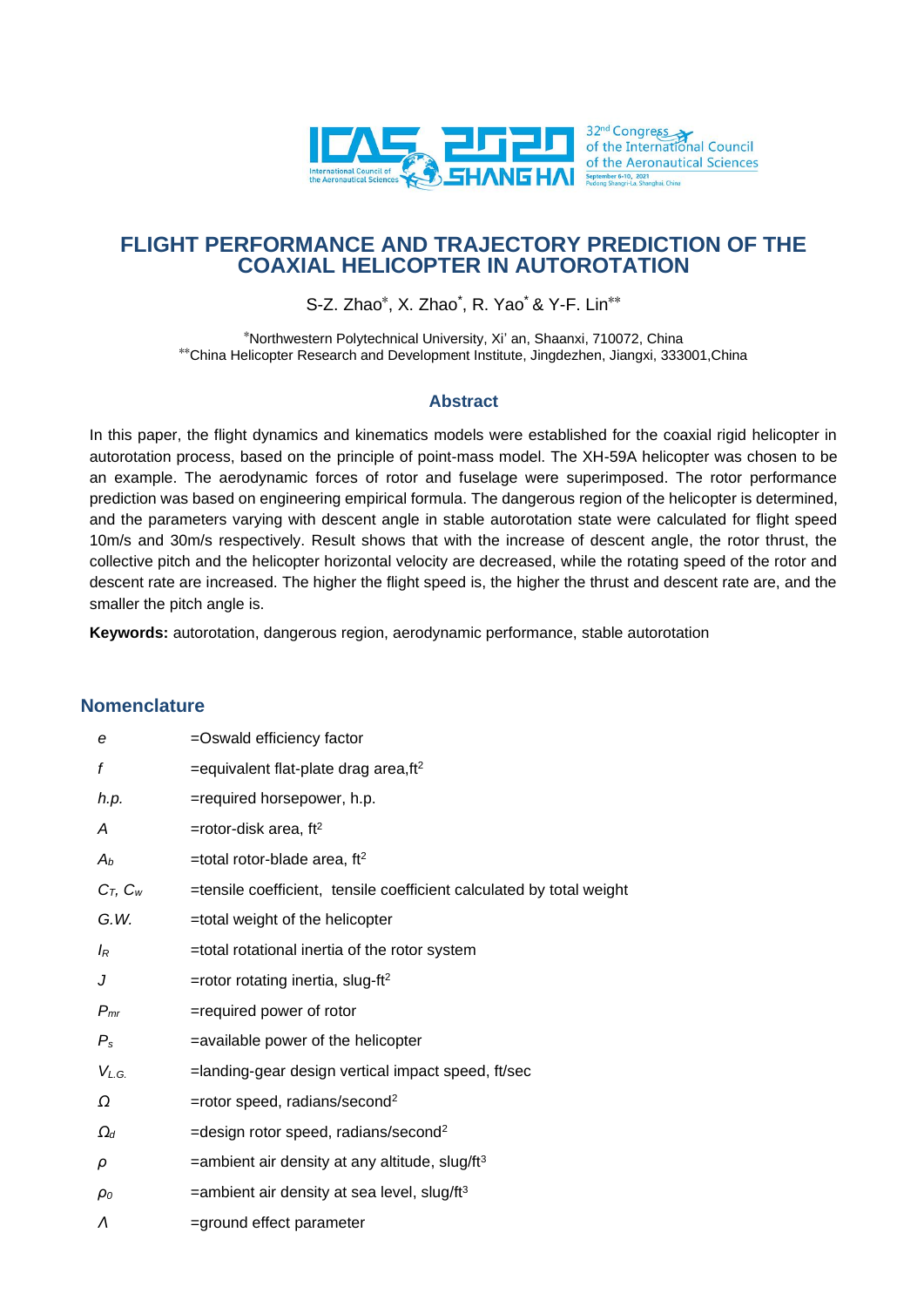## **1. Introduction**

Engine failure is one of the most important reasons for helicopter flight accidents. There is one engine failure in every 10,000h of operation according to statistics provided from authorities. The rotor speed decays rapidly, the helicopter deviates from the equilibrium state, and the pilot feels obvious yaw and roll angular velocity and lateral acceleration due to power loss after engine failure. Besides, autorotation is the maneuverable and fastest method of descent. Therefore, autorotation is an important issue of the flight safety.

Rotor utilizes the gravitational potential energy of the helicopter released by the decline to drive itself to rotate. Therefore, the rotor thrust is controllable and the flight control can be maintained when the engine is in failure. The autorotation process can be mainly divided into five stages: (1) engine failure, (2) autorotation entry, (3) stable autorotation, (4) deceleration and leveling, (5) collective pitch increasing. Generally, (4) and (5) in the **Figure 1** are collectively called landing.



Figure 1-Autorotation process of the helicopter.

For helicopter, the movement of the main rotor needs to be controlled instanously to provide a desired control force and direction. The rotation speed, shaft angle, collective pitch and cyclic pitch change of the rotor bring a complicated flow field change, resulting in dynamic change of the helicopter. Unsteady and non-uniformity flow field of helicopter and strong flow interference between the rotor, fuselage and tail even bring the flow phenomenon more complicated. In autorotation, the collective pitch and cyclic pitch of the rotor need to be controlled by the pilot, which changes in accordance with the law at different times, resulting in the changes of rotor speed, helicopter attitude and speed. It can be seen that helicopter flight dynamics and kinematics are coupled together and need to be solved iteratively. Therefore, the accuracy and rapidity of the prediction of rotor aerodynamic force and torque are very important to the movement and flight characteristics of the helicopter.

The research on the autorotation of helicopters can be roughly divided into several categories. (1) Flight test can provide accurate result but limited. Niu and Yang [1] studied the autorotation characteristics and autorotation landing of the Z11 helicopter through the flight test, and proposed that during the approach and landing phase of autorotation, the economic speed should be maintained and the rotor speed should be kept within a certain range, so that the rotor can provide the maximum thrust and reduce the descent rate. (2) Mathematical models were applied for versatile application. Wang and Deng [2] numerically calculated the autorotation landing trajectory of a light coaxial helicopter that can provide a reference for pilots by using the control model. (3) The semi-empirical method is also applied to predict based on the method of minimizing the dangerous region. Okuno [3, 4] established a longitudinal three-degree-of-freedom rigid body model after helicopter engine failure. Predicted the positions of high hover points, inflection points and low hover points, and calculated the low-speed height-velocity curve by using the total rotor pitch and the longitudinal periodic pitch as the control variables based on the method of minimizing the dangerous region.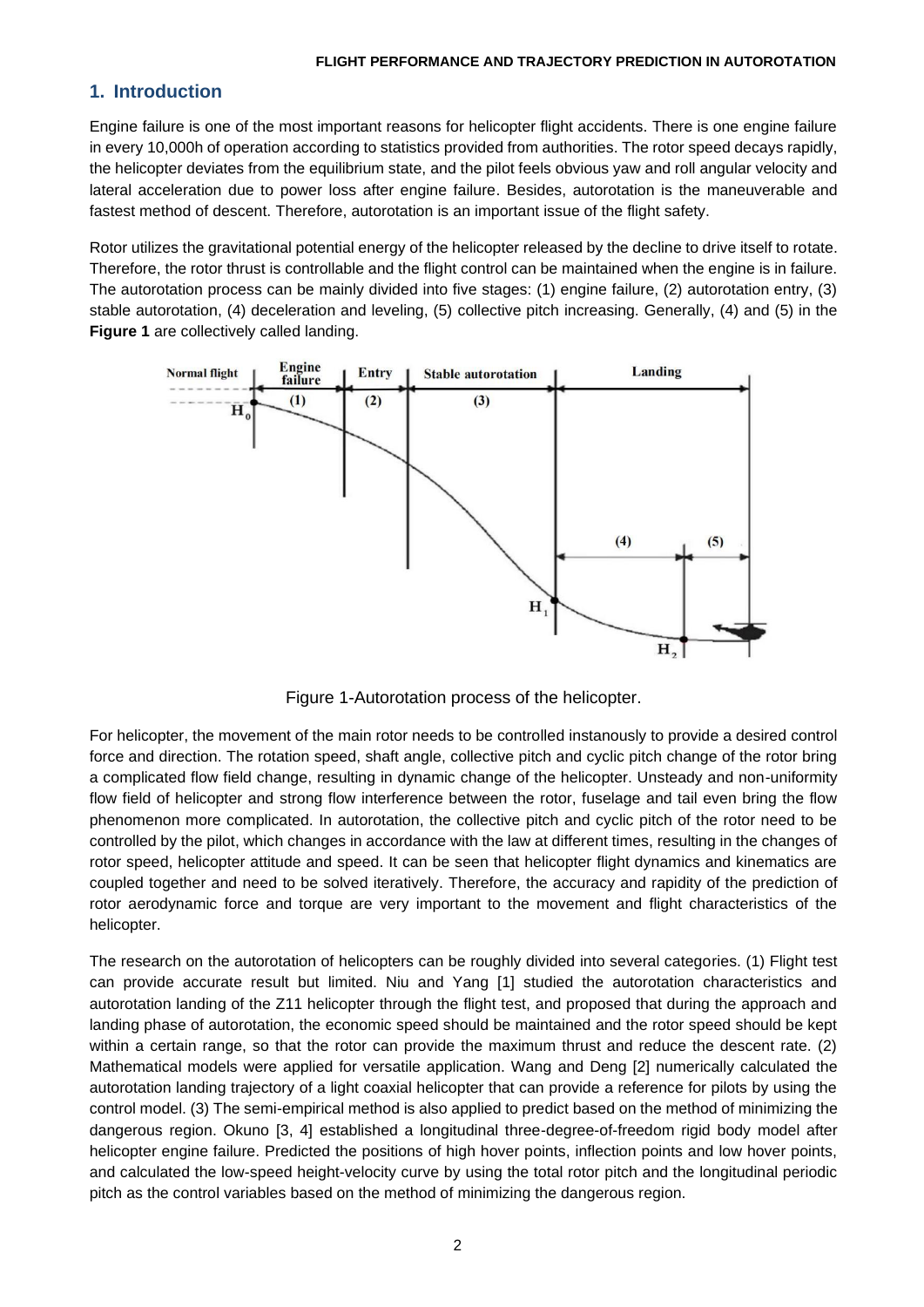Coaxial rigid rotor helicopter has its particularity compared with single rotor helicopter. (1) There is no tail rotor to balance torque generated by main rotors. (2) The flow interference is serious due to the short distance between upper and lower rotors. (3) The fuselage is short, resulting in small value of moment of inertia, causing a rapid change in pitch attitude. Unfortunately, the research literature on the autorotation of a coaxial rigid helicopter is limited.

This paper takes the XH-59A helicopter as the research object, the aerodynamic model includes three parts: rotor, fuselage and propeller. The propeller radius of the helicopter is 5.486 m, the weight is 5900 kg, and the speed is 60 m/s in level flight. A contraprop was used to replace the auxiliary thrust system, and the contraprop was adjusted to windmilling after the engine failure for coaxial rotor helicopters in this paper.

### **2. Prediction of the dangerous region**

There are many factors that affect safety when autorotation happens: such as flight height, speed, and rotor speed. Each helicopter has its own dangerous region. When flying within the height and speed range of the dangerous region, not only does the pilot have no time to steer the helicopter into a stable autorotation after the engine failure, but also the force applied on the helicopter when it touches the ground will exceed the maximum impact force that the body structure can withstand. **Figure 2** shows the general dangerous region for helicopters.



Figure 2 -Typical height-velocity diagram.

In this paper, the dangerous region of the selected helicopter was predicted firstly in order to ensure the rationality and effectiveness of the selected operating conditions. Method of the dangerous region prediction are as follows. Taking a single-engine helicopter as an example, three special heights and one speed need to be determined, namely the low hover height *hio*, the high hover height *hhi*, a speed above which a power-off landing can be made at any height *Vcr*, and the geometric height at *Vcr* as *hcr*.

*hio* can be obtained by the **Formula (1)**, assuming that the vertical descent rate equals to the decline rate, and *CT/σ* does not exceed 0.2. More detail can be referred from a dimensionless height-velocity diagram established using data from the FAA (Federal Aviation Administration) flight test project.

Experiments have shown that the speed *Vcr* is a function of the minimum power speed *Vmin* and the total weight. *Vmin* can be obtained by the minimum power condition which is shown in **Formula (2)**. *Vcr* can be obtained from the literature [5] [6] after the *Vmin* is determined, and the critical height *hcr* is 120 feet (36.574 m) from the military hysteresis specification. Then *hhi* can be obtained. Table shows the detailed results of the calculation for XH-59A helicopter.

$$
h_{io} = \frac{V_{L.G.} J \Omega_d^2 [1 - \sqrt{\frac{C_w / \sigma}{0.2}}]}{1100h.p. \Lambda}
$$
 (1)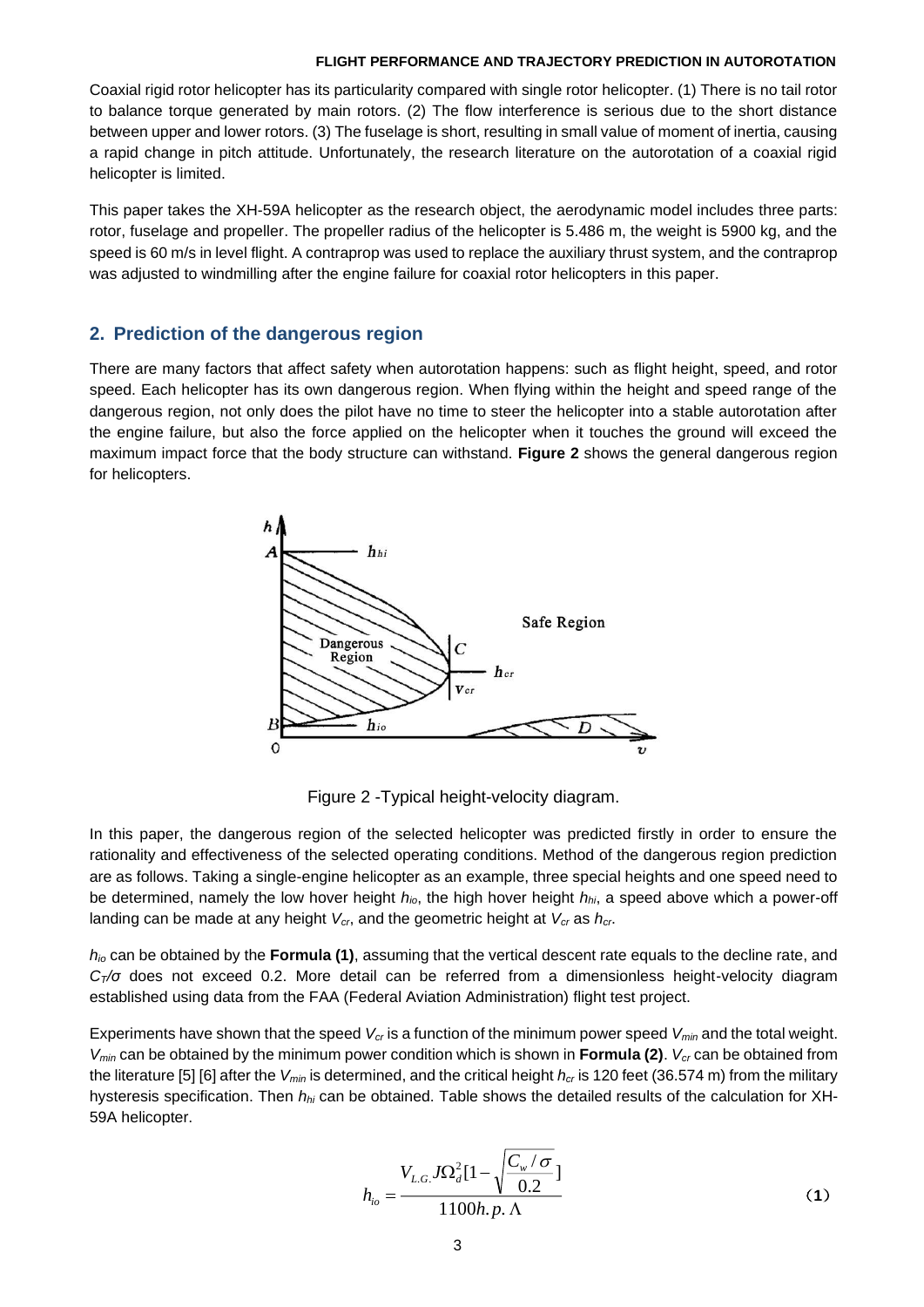$$
V_{\min}^4 + \frac{1}{2} \frac{A_b}{f} \Omega RC_d V_{\min}^3 = \frac{(\frac{G.W.}{\rho_0})^2}{3(\rho/\rho_0)^2 e f A}
$$
(2)

| Table 1-Parameters for the dangerous region calculation of XH-59A helicopter |  |  |  |
|------------------------------------------------------------------------------|--|--|--|
|                                                                              |  |  |  |

| $I_R/(kg \cdot m^2)$ | $V_{vd}/(m/s)$ | $Q_d$ /(rad/s) | $\boldsymbol{\Pi}$ preq | $\epsilon$ |               |                              |
|----------------------|----------------|----------------|-------------------------|------------|---------------|------------------------------|
| 615.508              | ∸              | 36.1           | 1500                    | 0.01       | 0.1267        | 0.75                         |
| R/(m)                | $A_b/(m^2)$    | Ψd             | $f/(m^2)$               | W/(kg)     | $\rho/\rho 0$ | $\rho$ /(kg/m <sup>3</sup> ) |
|                      |                |                |                         |            |               |                              |

Through the parameters in **Table 1** and **Formulas (1)** and **(2)**, *hio* was calculated as 2.1332 m, the *Vmin* was 42.662 m/s, *Vcr* was 49.410 m/s, and *hhi* was 356.402 m.

**Figure 3** shows the calculated diagram of the dangerous region for the XH-59A helicopter height-velocity diagram.



Figure 3- XH-59A helicopter height-velocity diagram.

When the helicopter descends at an economic speed, the required power is the least. It is easy to enter the autorotation. Therefore, 60m/s and 1000m were selected as the economic speed and the initial height *H<sup>0</sup>* within the safe region for the XH-59A helicopter studied in this article.

### **3. Analysis of the autorotation process**

#### 3.1 Classification of the subregions in the process

When the collective pitch of the rotor is small, the total aerodynamic force of the blade tilts forward and accelerates the rotation. On the contrary, a large collective pitch helps in the aerodynamic force of the blade to tilt it backward and decelerate the rotation. Therefore, it is necessary to select an appropriate pitch to maintain a steady rotating. Besides, the autorotation with forward speed will cause the aerodynamic balance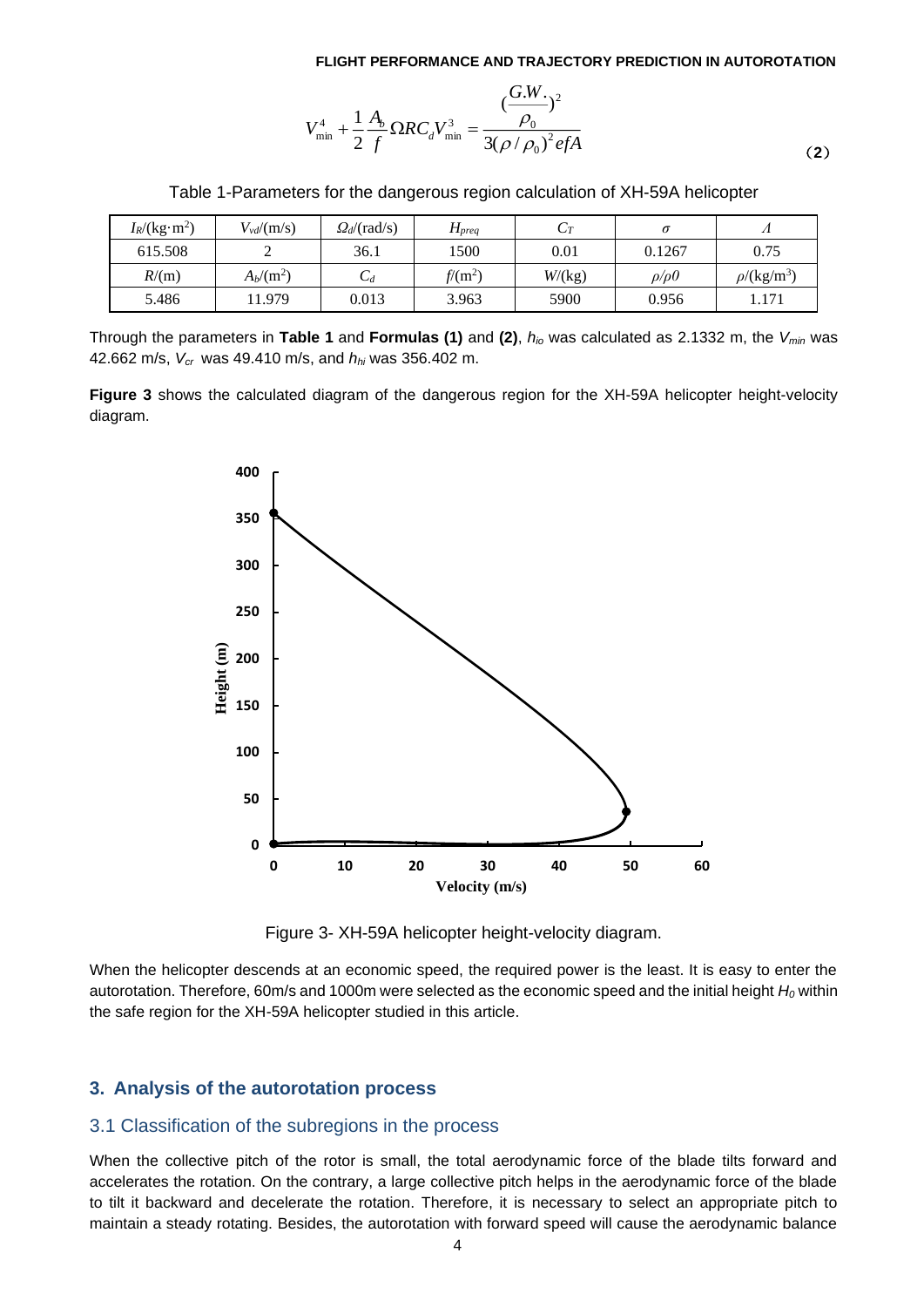position of the blade to shift from the forward side to the backward side.

The changes in the handling and attitude of the helicopter during the autorotation process was discussed next.

(1) Engine failure.

The pilot needs to react within the allowable lag time (collective pitch is 2s, and other operations are 1s) at this stage, which will not be discussed in details in this article.

(2) Autorotation entry.

At this stage, manipulated variables include collective pitch and longitudinal cyclic pitch. Forward speed was selected as 60m/s, the minimum collective pitch was 5.5° and the pitch angle required to enter stable autorotation was 5°, without considering the waving movements and decoupled of lateral and longitudinal motion. The helicopter's parameters and trajectory changes at this stage were calculated by using the momentum blade element theory and the dynamic equation, based on the established airfoil database.

(3) Stable autorotation.

This stage is the stable state at the end of the previous stage. The rotor speed, descent rate and forward speed were calculated.

(4) Deceleration and leveling.

In this phase, the altitude of the helicopter is  $H_1$  and manipulated variables is longitudinal cyclic pitch. The pilot can pull the steering stick to manipulate the helicopter, to increase the pitch angle and reduce the forward speed and descent rate.

(5) Collective pitch increasing.

In the final phase, the altitude of the helicopter is  $H_2$ , and manipulated variables include collective pitch and longitudinal cyclic pitch, constrained by the allowable overload and grounding speed. The pilot can adjust the landing attitude by pushing the stick to avoid its tail hitting the ground, and quickly increase the collective pitch to the maximum at the same time.

Different H<sub>1</sub>-H<sub>2</sub> combinations would make the helicopter reach different descent rates and forward speeds in landing. Therefore, this research would be helpful for the pilot to judge how to make the helicopter get the best descent rate within the safe region.

## 3.2 Force analysis on the helicopter

The trajectory of the helicopter bends downward during the autorotation process, and the force analysis of the helicopter is shown in **Figure 4** with flight speed V. Only gravity *G*, fuselage drag *D<sup>F</sup>* and rotor thrust *T* were considered. The fuselage coordinate system is adopted, and the origin of the coordinate is the center of mass of the helicopter, *θ* in the **Figure 4** indicates the inclination angle of the track, *ϑ* represents the helicopter pitch angle, *α* is the fuselage angle of attack, *α<sup>s</sup>* is the rotor angle of attack, *δ* is the forward tilting angle of rotor shaft (because of the rigid rotor, *δ* is assumed to be 0), *β<sup>s</sup>* is the angle of fuselage sideslip (0 for longitudinal maneuver). Assume the pitch angle of the helicopter is zero, that is  $\theta = 0$ , then  $\alpha = \theta$ .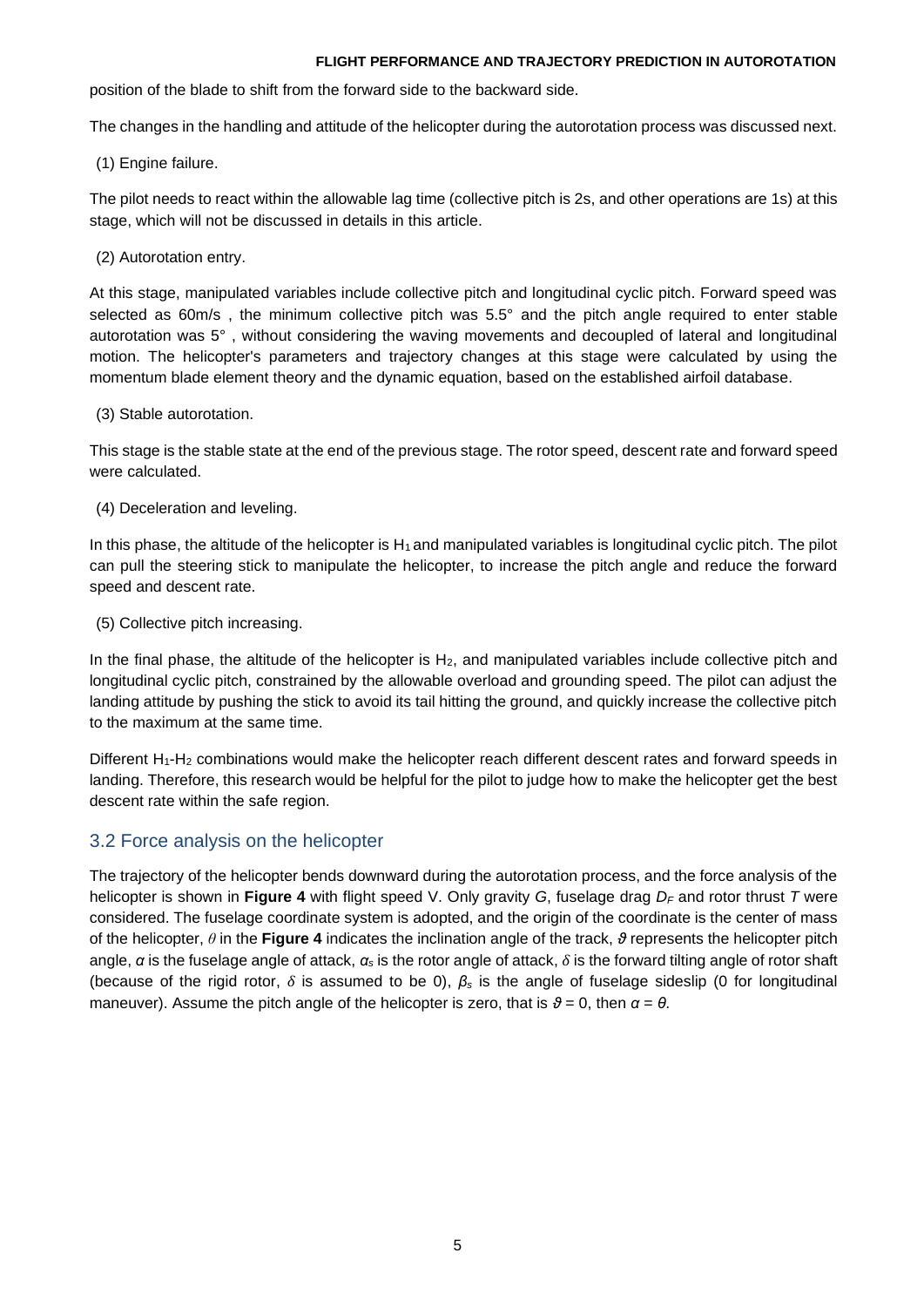

Figure 4- Force analysis of the helicopter in autorotation.

Horizontal and vertical acceleration  $a_x$  and  $a_y$  produces a non inertial force (opposite to the direction of acceleration) as shown in **Formula (3)** and **(4)**. The rotor thrust is decomposed into two components along the tangential and normal phases of the rotor tip path plane (TPP), which are *T<sup>x</sup>* and *Ty*, respectively. The drag of fuselage are assumed to follow the **Formula (5)** regarding as an equivalent plate, where the equivalent area  $f_e$  is 3.83 m<sup>2</sup>. The gravity is known, the following equation can be obtained and the rotor thrust component can be determined. The magnitude and direction of the rotor thrust force are determined according to **Formula (6)**  and **(7)** (the pitch angle of the helicopter can be determined according to the rotor thrust direction *αs*). The relationship of the fuselage angle of attack is given by **Formula (8)**.

$$
T_x - D_F \cos \theta = ma_x \tag{3}
$$

$$
T_y + D_F \sin \theta - G = ma_y \tag{4}
$$

$$
D_F = \frac{1}{2} \rho f_e V^2 \tag{5}
$$

$$
T = \sqrt{T_x^2 + T_y^2} \tag{6}
$$

$$
\alpha_s = -\arctan(T_x/T_y) \tag{7}
$$

$$
\alpha = \theta \tag{8}
$$

In the stable autorotation state, the acceleration in both directions is 0, the following formula can be obtained.

$$
T_x = D_F \cos \theta \tag{9}
$$

$$
T_y = G - D_F \sin \theta \tag{10}
$$

Then the thrust *T* will be calculated.

**Formula (11)** shows the relationship between rotor speed, available power of the helicopter and required power of the rotor. Additional constraint is added for the stable autorotation state, i.e. **Formula (12).**

$$
\dot{\Omega} = \frac{1}{\bar{I}_R \Omega} [P_s - \frac{1}{\eta} P_{mr}] \approx -\frac{1}{\bar{I}_R \Omega} P_{mr}
$$
\n(11)

$$
P_{mr} = TV \cos \alpha \sin \alpha_s - TV \sin \alpha \cos \alpha_s - Tv_i + \frac{1}{8} \sigma c_d [\rho \pi R^2 (\Omega R)^3] = 0
$$
 (12)

In **Formula (11),**  $c_d$  is the drag coefficient of the rotor blade, given by 0.15 (airfoil NACA 23012 at 10 $\degree$  angle of attack).  $\sigma$  is the rotor solidity ratio, given by 0.1267. The induced velocity  $v_i$  follows **Formula (13)**, where  $C<sub>T</sub>$  is thrust coefficient, the *Kind* is the ratio of nonuniform inflow to uniform inflow induced power requirements, given by 1.13. The induced velocity parameter  $f_I$  is given by the **Formula (15)**, where the parameters  $\overline{x_1}$  and  $\overline{x_2}$  are defined by **Formula (16)**.

$$
v_i = K_{ind} f_i \Omega R \sqrt{C_T / 2}
$$
 (13)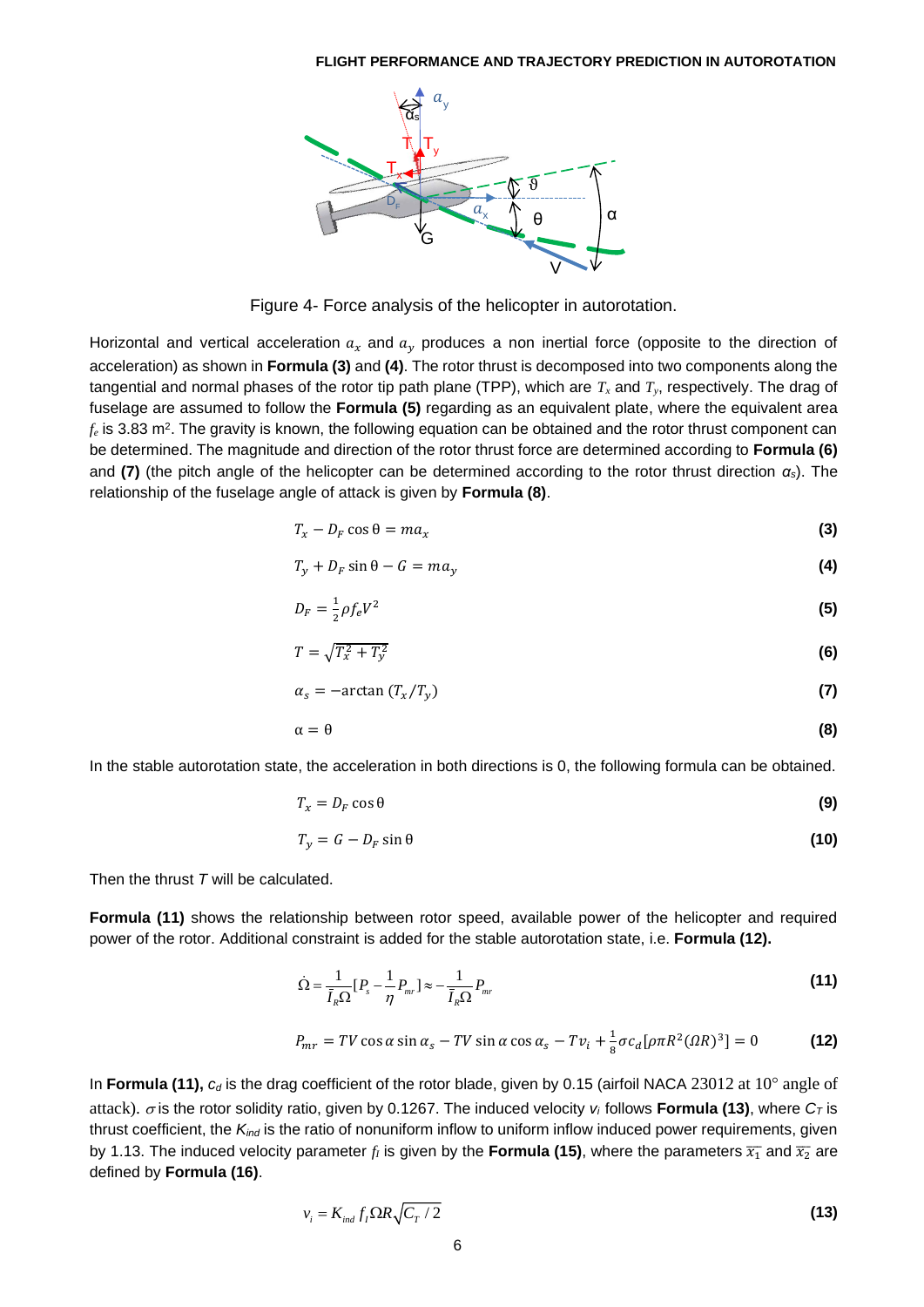$$
C_T = \frac{T}{\rho \pi R^2 (\Omega R)^2}
$$
 (14)

$$
f_{I} = \begin{cases} 1/\sqrt{[\bar{x}_{2}^{2} + (\bar{x}_{1} + f_{I})^{2}]} & (2\bar{x}_{1} + 3)^{2} + \bar{x}_{2}^{2} \ge 1\\ \bar{x}_{1}(0.373\bar{x}_{1}^{2} + 0.598\bar{x}_{2}^{2} - 1.991) & (2\bar{x}_{1} + 3)^{2} + \bar{x}_{2}^{2} < 1 \end{cases}
$$
(15)

$$
\begin{cases} \overline{x}_1 = (V \cos \alpha \sin \alpha_s - V \sin \alpha \cos \alpha_s) / (\Omega R \sqrt{C_T / 2}) \\ \overline{x}_2 = (V \cos \alpha \cos \alpha_s - V \sin \alpha \sin \alpha_s) / (\Omega R \sqrt{C_T / 2}) \end{cases}
$$
(16)

Otherwise, the collective pitch at 75% span,  $\theta_{0.75}$  , is defined by **Formula (17)** from the literature [7].  $a$  is the rotor blade two-dimensional lift curve slope (airfoil NACA23012), given by 6.1.

$$
\theta_{0.75} = \frac{6C_T}{a\sigma} + \frac{3}{2} \left(\frac{v_i - V}{\Omega R}\right)
$$
\n(17)

Therefore, for the stable autorotation state, according to the formulas (9-10),  $T_x$  and  $T_y$  can be determined first if the helicopter flight speed *V* and the inclination angle are known. Then T and  $\alpha_s$  can be obtained. Use the **Formula (12)**, with the iteration of induced velocity, the rotating speed  $\Omega$  can be determined. Finally the collective pitch can be determined.

### 3.3 Aerodynamic performance and trajectory response with manipulation variables

To start with, a reasonable stable slip condition was calculated as the initial condition. Then the collective and cyclic pitches were taken as the input conditions according to the program. Meanwhile, zero balance of the force on helicopter and tangential resultant moment of the entire rotor were taken as the constraint condition. Through the flow-process diagram in **Figure 6**, the calculation program of the autorotation glide trajectory and aerodynamic characteristics was compiled. According to the iterative solution, the relationship between helicopter attitude and trajectory with time can be obtained. The helicopter aerodynamic characteristics and some flight performance were given, and the specific work will be carried out.



Figure 6- Program chart of autorotation calculation.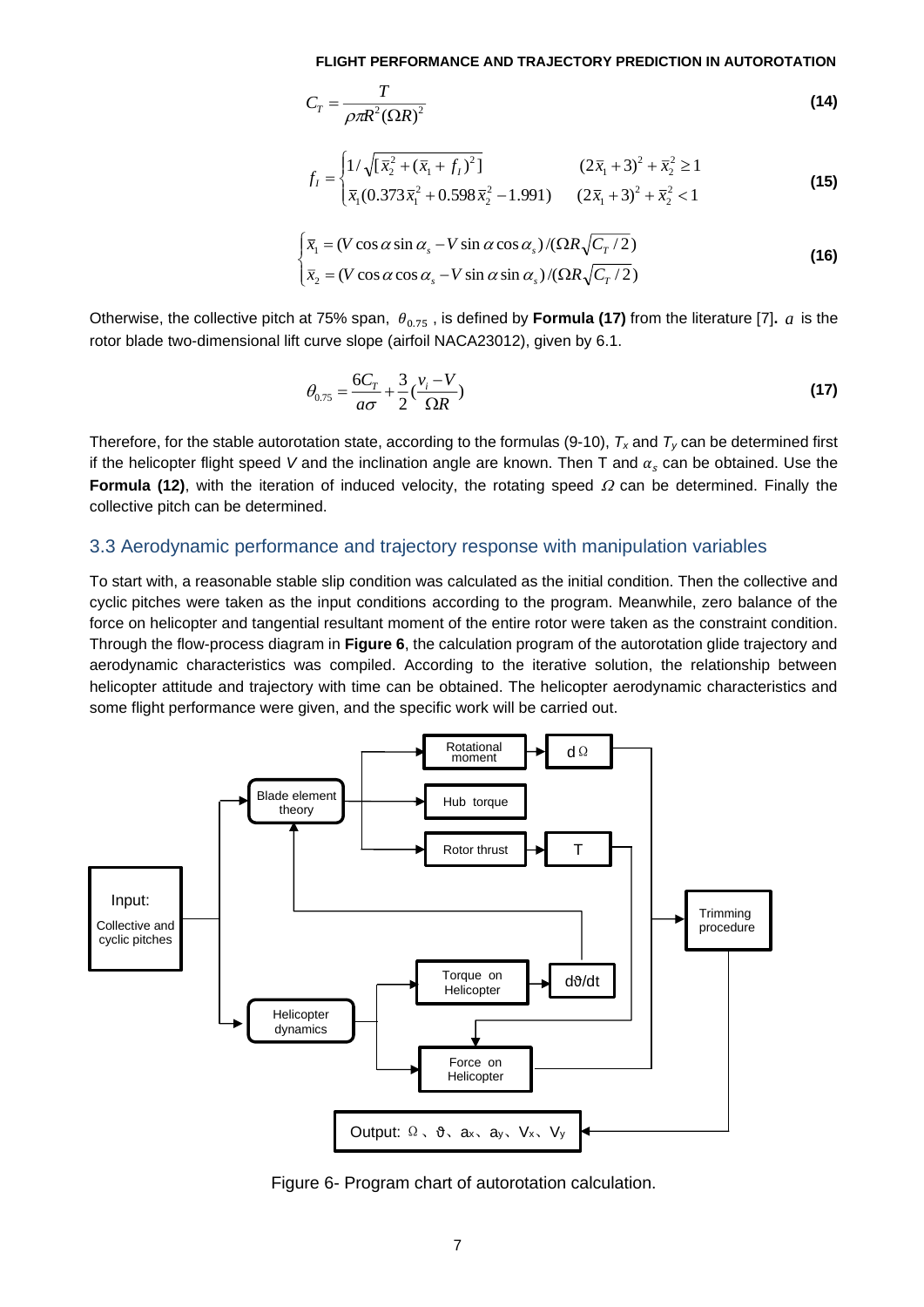#### 3.4 Results and discussions

### *3.4.1 Stable autorotation state*

When the helicopter enters a stable autorotation state, the rate or angle of descent was calculated by adjusting different collective pitch input after the engine failure. In this paper, the flight speed of the helicopter was assumed to be 10 m/s and 30m/s separately, the original rotor rotating speed is 35 rad/s. Based on point-mass model, according to the **Formula (9), (10)** and **(12)**, the variation of rotating speed, main rotor thrust, collective pitch, descent rate and horizontal velocity with descent angle can be determined. **Figure 7** shows the parameters change for 10m/s flight speed. **Figure 8** shows the parameters change for 30m/s working condition.



Figure 7-Parameters change with descent angle for flight speed 10 m/s.



Figure 8- Parameters change with descent angle for flight speed 30 m/s.

As can be seen from **Figure 7**, with the increase of descent angle, the thrust is decreased in range 56000~56089 N, rotating speed is increased in range 22~35 rad/s as a whole, the collective pitch is decreased in range 0.32~1.26, descent rate is increased in range 0.8~7.7 m/s, the horizontal velocity is decreased in range 6.4~10m/s. Those variation of parameters are reasonable, because when the descent angle is increased, the helicopter drag component of in the vertical direction is increased. Therefore, the thrust component on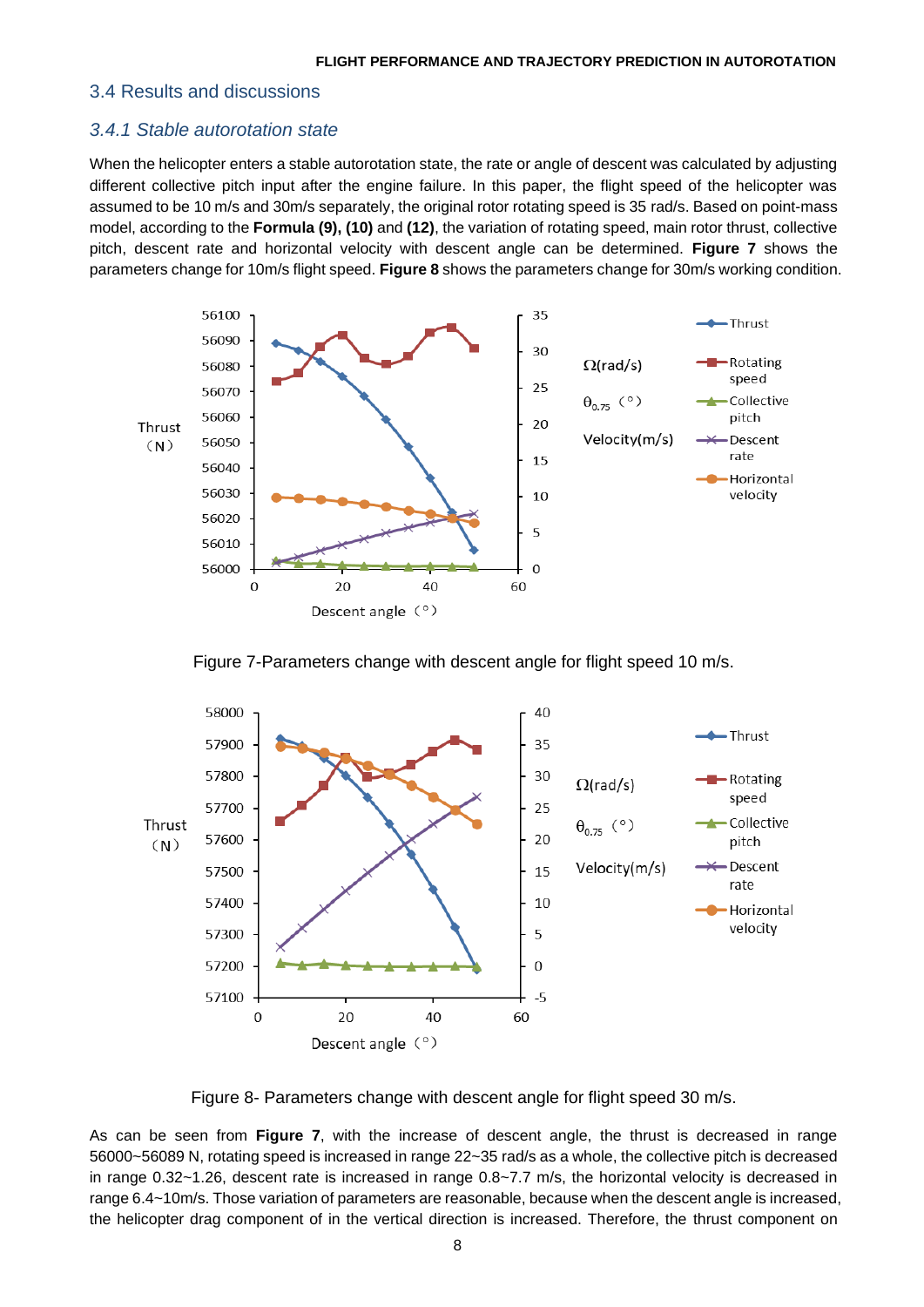vertical direction is decreased, together with the decrease of collective pitch. Meanwhile, the increase of descent rate results in the energy created from the wind to the main rotor increased, thus the rotating speed is increased.

**Figure 8** show the similar variation trend with **Figure 7**. There are small differences between parameter values range. With the increase of descent angle, the thrust is decreased in range 57200~57957 N, rotating speed is increased in range 22~35 rad/s (same with 10m/s working condition) as a whole, the collective pitch is decreased in range -0.03~0.56, decent rate is increased in range 3~27 m/s, the horizontal velocity is decreased in range 22~35 m/s.

The comparison of **Figure 7** and **8** shows that when flight speed is increased at same descent angle, the thrust is increased, collective pitch angle is decreased and descent rate is increased. The autorotation state results also show that, a smaller collective pitch corresponds to a larger descent rate and larger track tilt angle.

# *3.4.2 The manipulation variables change in rotation process*

If in **Formula (3)** and **(4)**, the acceleration variable are applied. According to the primary configuration in **Figure 6**, the variable change with time can be obtained which includes helicopter attitude, descent rate, trajectory, speed and rotating speed, varying with time were predicted under the condition that the initial state and control parameters of the helicopter were known. Further work will be carried on in the research group in the future.

# **4. Conclusion**

The dangerous region of the XH-59A helicopter was calculated according to general empirical formula, which provided the safety region for the trajectory prediction.

The point-mass model of the helicopter had been created with force and moment analysis on it to predict trajectory and dynamic response. Aerodynamic force distribution on blade element was linked with helicopter's working conditions. The manipulation variables were selected as collective and cyclic pitches. The relationship between manipulation variables and helicopter performance were created using MATLAB program.

Parameters varying with descent angle in stable autorotation state were calculated for flight speed 10m/s and 30m/s respectively. Result shows that with the increase of descent angle, the rotor thrust, the collective pitch and the helicopter horizontal velocity are decreased, while the rotating speed of the rotor and descent rate are increased. The higher the flight speed is, the higher the thrust and descent rate are, and the smaller the pitch angle is.

# **5. Contact Author Email Address**

Postgraduate, School of Aeronautics: Zsz-1997@mail.nwpu.edu.cn Associate Professor, School of Aeronautics: xuzhao@nwpu.edu.cn Postgraduate, School of Aeronautics: 15110377972@163.com Senior engineer: lenovo37213618@sina.com

# **6. Copyright Statement**

The authors confirm that they, and/or their company or organization, hold copyright on all of the original material included in this paper. The authors also confirm that they have obtained permission, from the copyright holder of any third party material included in this paper, to publish it as part of their paper. The authors confirm that they give permission, or have obtained permission from the copyright holder of this paper, for the publication and distribution of this paper as part of the ICAS proceedings or as individual off-prints from the proceedings.